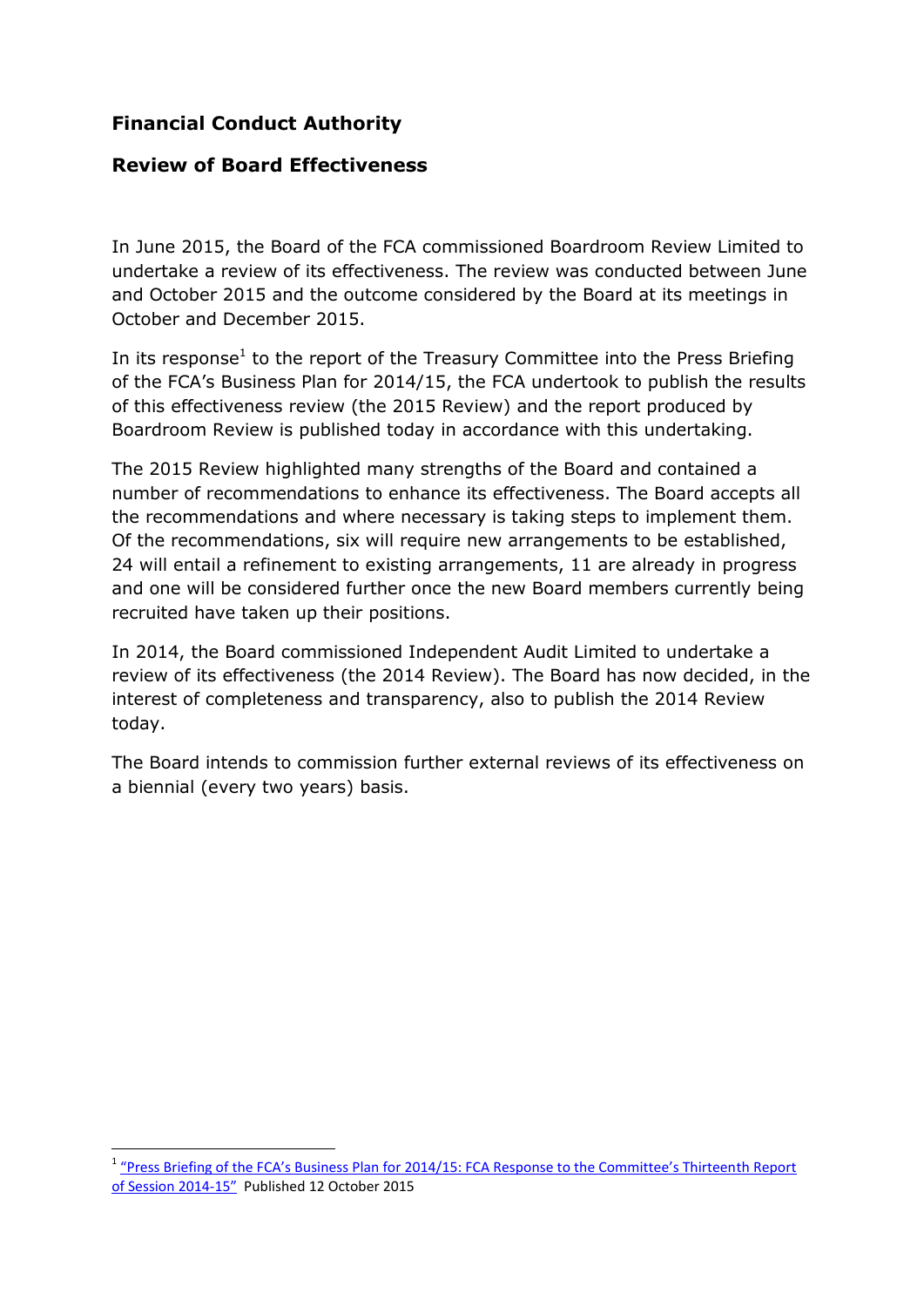Boardroom Review Limited

# Financial Conduct Authority (FCA) 2015

#### Board Effectiveness : An Independent Evaluation

DISCUSSION DOCUMENT<sup>1</sup>

#### OCTOBER 2015

Chapter 1 Chapter 2 Approach, Discussion Document and Summary Strengths : Challenges : Board Objectives : Recommendations Page 2 Page 3

 $1$ This discussion document is prepared for the Board of the FCA on an information only, hold-harmless basis. The author accepts no responsibility, financial or otherwise, for the outcome of any actions taken on the basis of information contained within this report. No part of this work may be reproduced or adapted without the written consent of the author.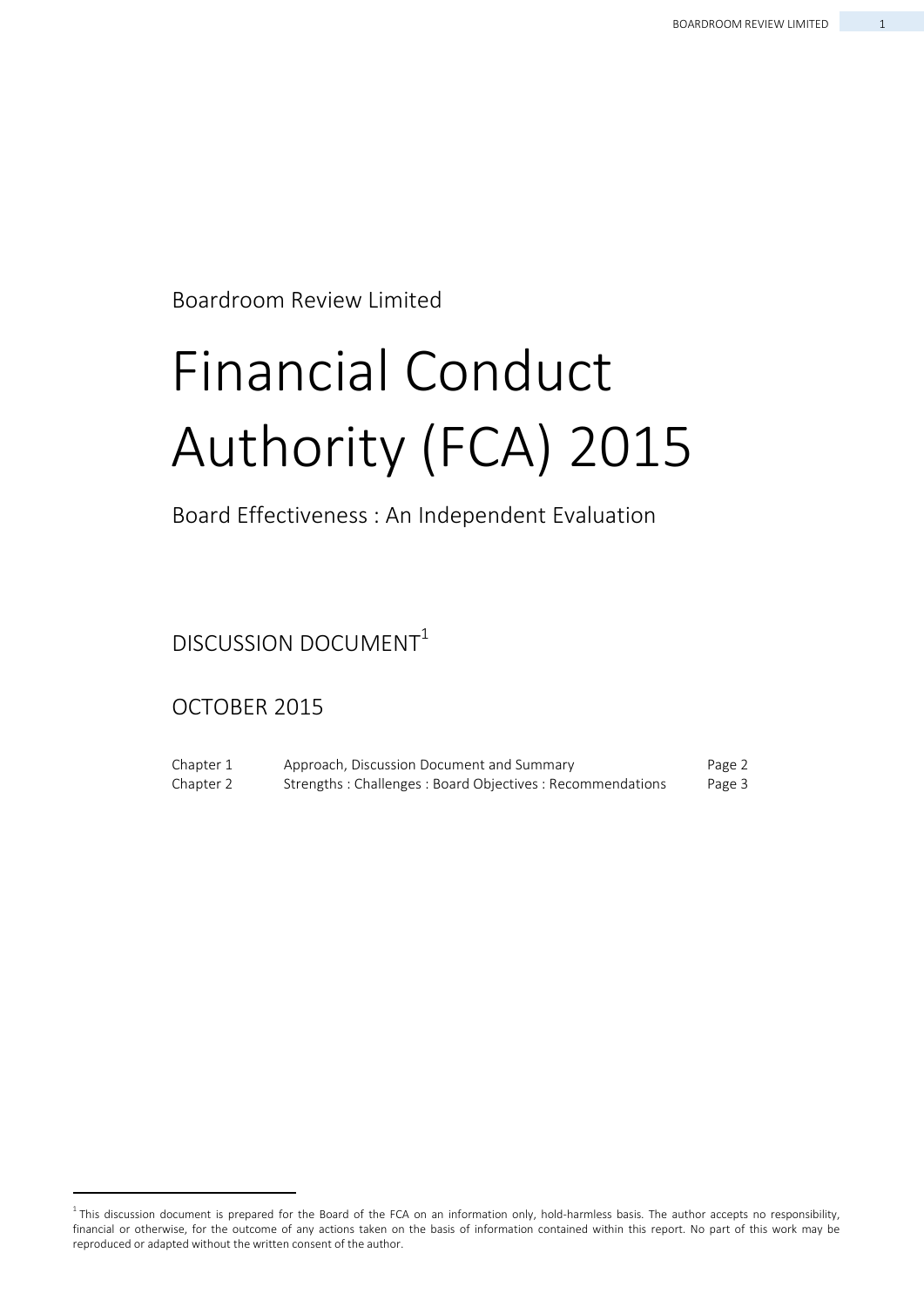# 1. APPROACH

This external evaluation, which was commissioned in June 2015, and conducted between June and October, offers an independent view of the Board's effectiveness, and provides a roadmap for its development. It encourages the Board to optimise its contribution to the success of the organisation, and add value beyond the legal requirements, by building on existing strengths, agreeing the challenges ahead, and preparing for the future<sup>2</sup>.

The methodology, illustrated below, has been designed to provoke an exchange of ideas and opinions between the reviewer and the directors during the evaluation, and a constructive dialogue which the Board can continue following its conclusion<sup>3</sup>.



Whilst recognising the importance of a customised approach, and the particular circumstances at the FCA, the evaluation draws on examples of thought leadership, best practice, and lessons learned from an international portfolio of work over ten years.

# DISCUSSION DOCUMENT

This discussion document is intended to provoke dialogue between the reviewer and the directors, and contains analysis, personal opinion, and recommendations. The document is limited in its coverage; it does not include individual feedback, or direct comparisons with Boardroom Review's portfolio, which will be discussed in person.

## SUMMARY

The FCA Board is new, and its composition is changing. There are many strengths; Board processes, such as the rhythm of the meetings across the year, are efficient, and the information is high quality. The Chairman is establishing a collaborative and open culture, directors are engaged and committed, and the Board is adding value. The Board is focused on many of the right issues, including policy and strategy, risk and control, and people.

However, there are a number of challenges, against which recommendations have been made to increase the Board's effectiveness, and improve the quality of its debate and decision making, in preparation for the future. These include the management of stakeholders, Board composition planning, maintaining the effectiveness of internal audit, the focus on resource allocation, attention to corporate culture, executive development and succession, the balance and prioritisation of the Board and Committee agendas, and the inclusion of NED/CEO sessions.

I would like to thank all the directors and their colleagues, who gave their time generously to this evaluation. Dr Tracy Long, Boardroom Review Limited

 $2$  The review is a snapshot in time, and does not attempt to explain historical context.

 $3$  All participants are referred to as directors in this discussion document to protect anonymity.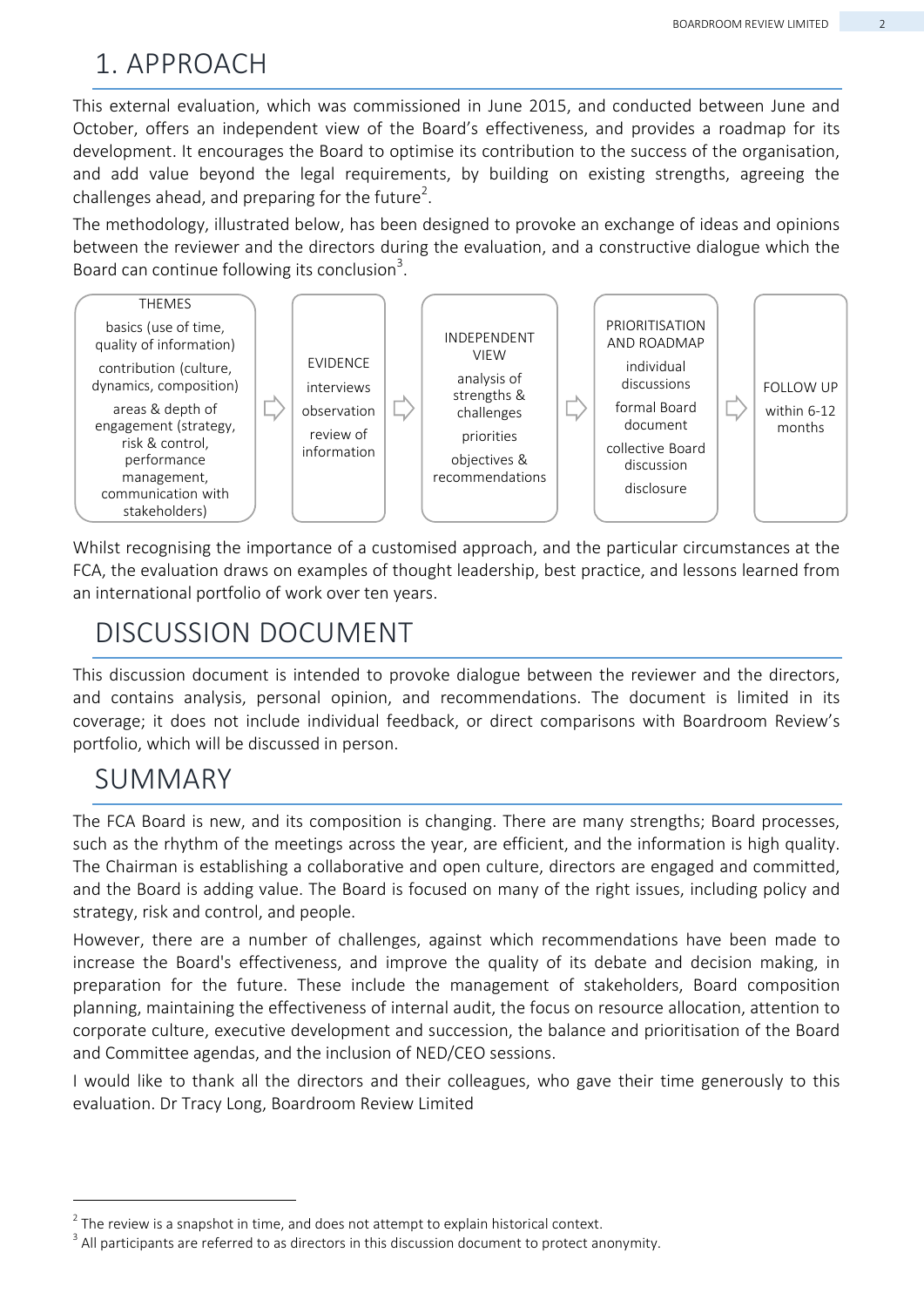# STRENGTHS, CHALLENGES, OBJECTIVES AND RECOMMENDATIONS

## BOARD CONTRIBUTION

#### QUALITY OF CHAIRMANSHIP

STRENGTHS The Chairman is described by all directors as inclusive, efficient, and committed. He is commended for his ability to summarise complex issues and decisions, to listen to the views of others without colouring the tone, to drive decision making, to form relationships with executives and NEDs, and to set the Boardroom tone. During July's Board meeting he led many of the discussions with questions and comments, and asked specifically for NED input on relevant topics; this is important given their number and complexity. He is supportive of the executives and NEDs, quick to praise high quality work, and to thank individuals for their commitment.

#### CHALLENGE : STAKEHOLDER MANAGEMENT

Like most regulators, the FCA has a complex and demanding stakeholder landscape, which requires careful interpretation and management; the landscape is populated with powerful personalities and strong opinions, and is subject to conflicting and changing agendas (noted by all directors). It is also the subject of intense public scrutiny and media comment.

Although constituted as an independent regulator, and following the UK's Corporate Governance Code in many respects, Board powers are limited, and its remit is defined by Government; this has a significant impact on the role and influence of the Board. External interventions, which can put pressure on the Chairman, and/or bypass the Chairman and the Board entirely, can have dramatic effects on the organisation. All directors are aware that the political landscape is particularly difficult to manage. Recent interventions by HM Treasury and other bodies have raised questions from directors regarding the Board's independence.

The Chairman's role, alongside the CEO and with the assistance of the SID, is to interpret and manage this landscape effectively, by balancing internal and external demands, gathering intelligence, and building confidence within the Board, ExCo and stakeholders. However, this role is demanding, and difficult to execute.

BOARD OBJECTIVE The Chairman's role is externally facing, described in the Handbook<sup>4</sup> as national and international representation, accountability and communication, and profile raising. His management of the key stakeholder relationships, and his ability to gather intelligence and balance agendas, is critical. This demands significant time, experience, and protocol, in order to build trust and understanding internally and externally, create an environment conducive for success, and avoid unnecessary surprises.

#### RECOMMENDATIONS

- The Board needs to discuss and map its stakeholder priorities, and agree an engagement plan for the Chairman and CEO.
- The SID can play a vital role in supporting and advising the Chairman in the management of these relationships through:
	- Relevant stakeholder experience and knowledge.
	- Development of the formal annual (rather than twice a year) evaluation process for the Chairman by the SID, with themes for the discussion agreed by the Board.

<sup>&</sup>lt;sup>4</sup> Corporate Governance of the Financial Conduct Authority 2013 (Handbook)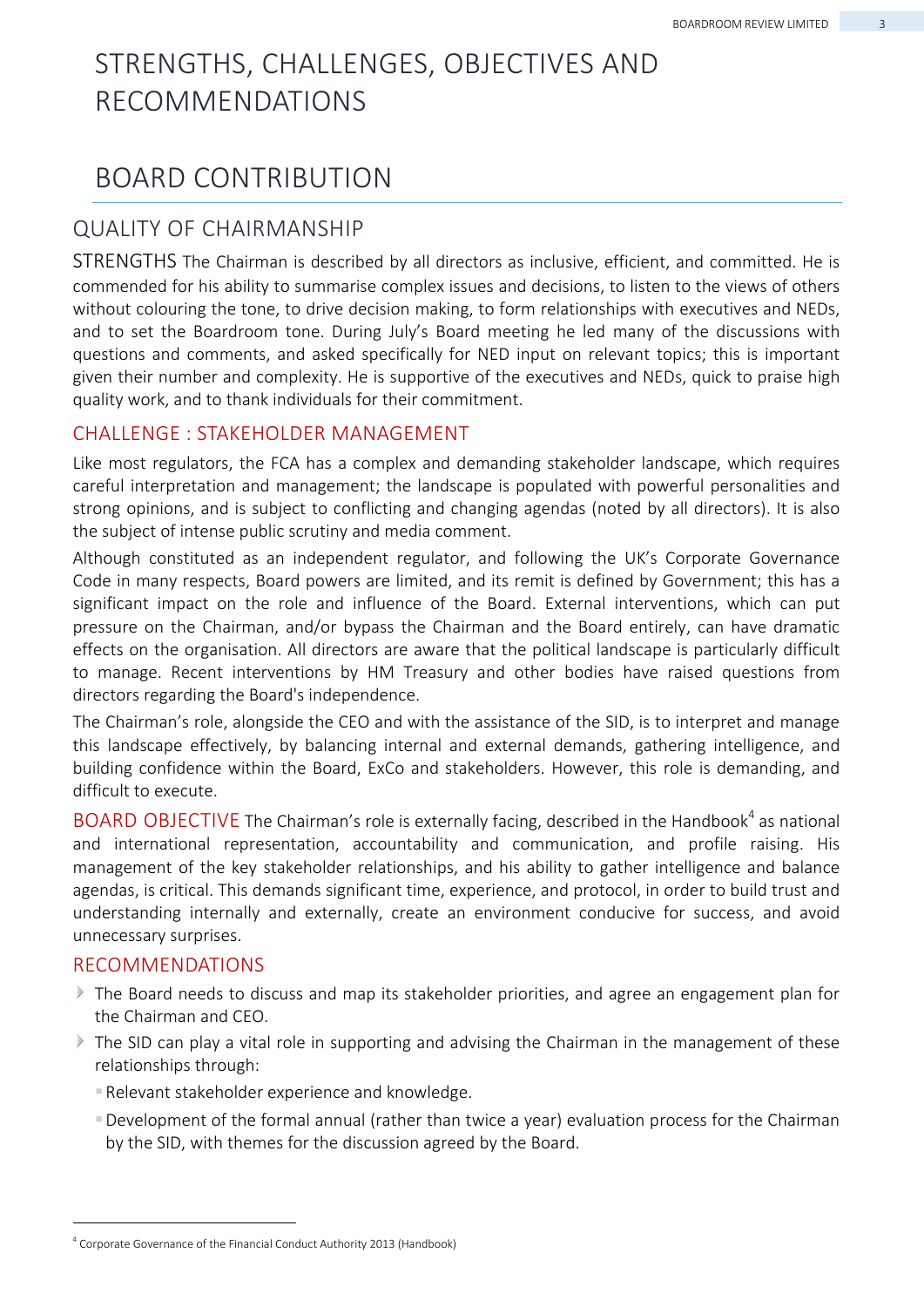- Board succession is a key role for any Board, and although the candidacy (and timing) is not within the Board's remit or control, the processes can be refined and improved over time (see Board Composition).
	- The spec for the Chairman should be designed and refined over time to incorporate relevant knowledge, experience and credibility with stakeholders. A conversation between the SID and the NEDs individually and collectively to agree and refine the Chairman's scope/spec for the future, and map skills, competencies and behaviours (both Company and role specific), would be helpful.
	- I deally the brief for the next SID should include, inter alia, experience and seniority in this or a similar landscape (politics, Government, Treasury).
- $\blacktriangleright$  The Chairman and the Board need a clear and aligned view on the interpretation of the role and independence of the Board, which can then be translated for stakeholders, in order to increase understanding.
- The Chairman already spends significant time with stakeholders; his feedback to the NED-only session and/or the Board at the beginning of the meeting will lead to an improved Board knowledge and confidence.

#### BOARD CULTURE

STRENGTHS The Board environment, which is new, is described as open, purposeful and committed; ExCo has a positive view of the Board, and NEDs are uninhibited and forthright in their debate. There is a shared purpose, a good balance of constructive challenge and support, and high levels of mutual respect. The Board's reaction to external interventions such as the Davis Inquiry, and more recently the demand for CEO succession, have positively developed the team dynamics and collegiality (noted by all directors). July's Board meeting illustrated the courage and capability to raise high quality questions, and pursue lines of enquiry.

#### CHALLENGE : BOARD COMPOSITION PLANNING

The Board is new. All directors noted that its composition represents a relevant, broad and diverse range of skills and perspectives, with a mix of longer serving and new directors, diversity of thoughts, and a staggered tenure plan. During July's Board meeting, NEDs drew on relevant portfolio experience in order to contextualise issues.

HOWEVER The Board's composition is changing fast. Over the next year three NEDs will retire from the Board (all with senior roles, and with deep consumer experience). In addition, there will be a new CEO, alongside newly appointed executives. With regard to its composition and leadership, the Board has no powers. There is no NomCo, and the Board is required to make representations to HM Treasury and the Secretary of State on its balance and composition in order to ensure adequate succession, and to plan succession for executive Board members and senior staff.

Given the nature and frequency of external interventions, and the importance of the role of the Board, it is critical that good governance and best practice is embedded into composition planning. With regard to skills and experience, directors identified the need for, inter alia, deep Board and operating experience, political awareness, consumer markets, banking, and SME, during the review.

In addition, there are governance requirements, such as the experience necessary to be the SID, Chair of the AuditCo, External Risk & Strategy Committee (RiskCo), and RemCo, and the need to operate with stakeholder legitimacy and credibility. Interestingly political awareness/experience, and specific qualities related to the role of the SID, are not included in the current NED recruitment spec.

Currently the skills matrix has limited use, and is focused on sector/divisional competencies. It does not identify, inter alia, the need for Board/ExCo experience, strategy, organisational change, stakeholder engagement, or technology, and there is no reference to required behaviours or culture.

BOARD OBJECTIVE The Board should be as influential as possible in the debate with HMT and BIS about its own composition and tenure, to ensure that the composition of the Board is aligned with the future of the organisation, and that it is fit for purpose, can add value, and can constructively challenge.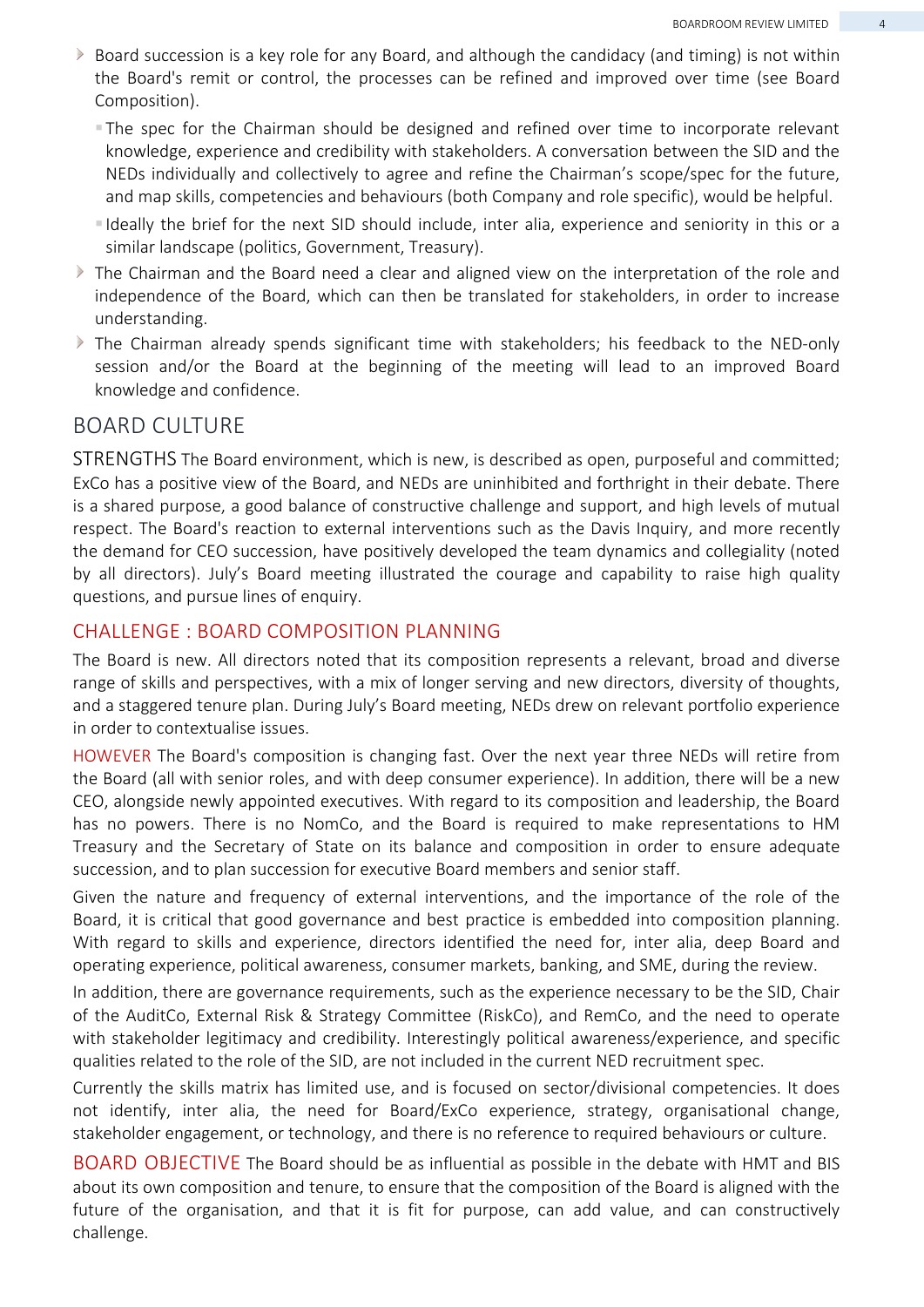#### RECOMMENDATIONS

- $\blacktriangleright$  The Board should form a NomCo, to be chaired by the Board chair, and to include all the NEDs (even though the composition of the Board is not within their gift).
- If the Board/NomCo should dedicate time to reviewing and refining the skills matrix and refreshment plan, in order to align its composition with the future of the organisation, and ensure that there is enough domain expertise. The matrix should highlight the need for diversity of thought and experience within the skillset, the appropriate mix of generalists and specialists, and the desired behaviours.
- The Board/NomCo should decide not just what NEDs bring, but also how they bring it (behaviour and culture); this is particularly important when planning the future composition of the Board post 2016 retirements, and the value in the contribution and challenge that the current Committee Chairs are bringing.
- The role of the SID should be defined, and reviewed over time.
- Internal consultation between NEDs, ExCo and HR, and external consultation with executive search consultants (preferably on a strategic rather than transactional basis), should be incorporated.
- Evaluation processes should be developed further to improve the Board's contribution (it is noted  $\triangleright$ that they are already in place). A formal evaluation process for the Chairman (conducted by the SID) and for the NEDs (conducted by the Chairman), with agreed themes, will shape the impact that directors can make. It will also inform and guide the Board's refreshment and succession planning, and legitimise its consultation with stakeholders.

# BOARD AREAS AND DEPTH OF ENGAGEMENT STRATEGY, RISK AND CONTROL

#### ENGAGEMENT WITH STRATEGY

STRENGTHS Inter alia, the role of the Board is described as making decisions which affect future operations<sup>5</sup>. The strategic framework is set by statute; the statutory objectives are clearly established, interpreted by the Board, and executed by ExCo. There is consistent messaging, and shared views within the Board about interpretation, and identification of future challenges (noted by all directors).

Board engagement with strategy is suitably high level, given its remit. There is meaningful involvement resulting from discussions about alternatives and choices, which are presented by ExCo throughout the year, and at the awayday, and the NEDs receive high quality information on product, and increasingly, sector (through Common Views).

Strategic engagement is facilitated by an open Board and ExCo culture, led by the Chairman and CEO. There is meaningful and diverse NED involvement and contribution to complex topics such as regulatory style and social policy (illustrated during July's meetings).

The diverse composition of the Board (including both generalists and specialists), the pre-briefings, and the Panels (Consumer, Practitioner, Smaller Business and Markets Practitioner), help to provide regular sources of information.

The Board has held two annual awaydays. Directors note their value in addressing both internal and external landscapes, allowing time for deep dives into specialist areas, and interacting with ExCo and below in order to build knowledge and relationships. The Board also spends time discussing international benchmarks and reputation.

<sup>&</sup>lt;sup>5</sup> Corporate Governance of the Financial Conduct Authority 2013 (Handbook)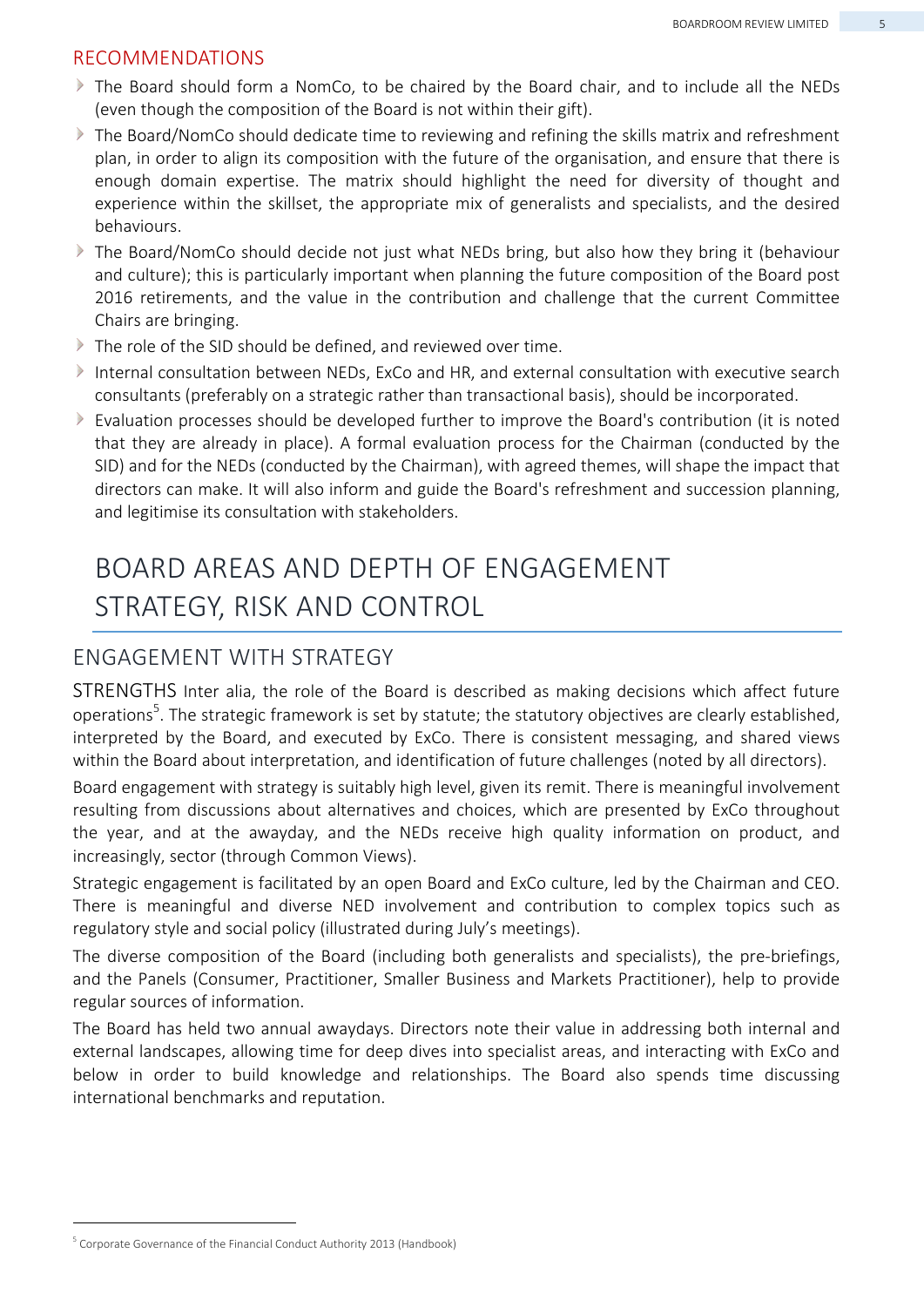#### ENGAGEMENT WITH RISK AND CONTROL

STRENGTHS There are strengths in the risk and control framework, with established Committees, good exposure to key executives, regular risk reviews, and committed Committee Chairs. There are visible risk mechanisms; proper attention is paid to the three lines of defence, and external reviews on the quality of process and reporting are commissioned. There is a high quality of debate within the committees, and a positive relationship with the external auditors.

The AuditCo Chair is described as committed and engaged, with appropriate attention to detail, and good feedback to the Board. The Chairman attends every meeting, and the AuditCo and RiskCo Chairs attend both committees. The RiskCo is an important Committee within the risk and control framework, with a forward looking agenda, high quality information on projects and panels, and a series of deep dives with members of ExCo. There is a unified view between the Board and ExCo on the approach to managing risk; a common language is being developed, with attention to communication, and a newly appointed CRO to strengthen the team.

#### CHALLENGE : MAINTAINING THE EFFECTIVENESS OF INTERNAL AUDIT

Thus far, the quality of internal audit has been commended by the Board and the AuditCo, respected for its planning cycle and its leadership, and described as thoughtful, robust and independent.

HOWEVER The Board has agreed to publish the reports externally, which may impact this line of defence<sup>6</sup>. Internal audit treads a delicate balance between the need for executive trust, transparency and cooperation, the ability to provide assurance by remaining independent, objective and constructively critical, and the legitimacy to facilitate change and provide advice.

Public exposure of past and present internal audit reports, the lack of confidentiality, and the fear of retribution, may compromise Internal Audit's ability to maintain this balance (see Corporate Culture), inhibiting the quality of assurance it has provided in the past, and demanding increased time from the AuditCo (demonstrated during the September meeting).

BOARD OBJECTIVE The effectiveness of Internal Audit is dependent on the trust, respect and confidence of all its internal stakeholders, including staff, ExCo, AuditCo, and the Board. The Board will need to mitigate possible negative effects and unintended consequences of the recent change to its modus operandi.

RECOMMENDATIONS As a priority, the Board and AuditCo should discuss and agree how to maintain the current effectiveness of Internal Audit as a line of defence, taking into account:

- The impact of external reporting on organisational culture and the management of risk, with particular regard to the transparency and early escalation of issues, and the ability to admit mistakes.
- The Internal Audit team's use of time; this may become increasingly inefficient, given the focus on reporting rather than on collaborative improvement (noted in September's meeting).
- $\blacktriangleright$  The use of AuditCo time on the review of individual reports, which may reduce its ability to focus on priorities.
- $\blacktriangleright$  The ability to recruit into the Internal audit team.
- The skill and experience base of Internal Audit with regard to reporting<sup>7</sup>.
- The balance of the co-sourced arrangement (currently a combination of an internal team and an external provider).
- $\blacktriangleright$  The need for clear internal protocols between the Internal Audit team and the organisation, which mirrors the principles and responsibilities of an external auditor or outsourced provider.

 $^6$  The principle of confidentiality is outlined in the Chartered Institute of Internal Auditors' Code of Ethics $^6$ , which states, "internal auditors respect the  $^6$ value and ownership of information they receive and do not disclose information without appropriate authority unless there is a legal or professional obligation to do so".

<sup>&</sup>lt;sup>7</sup>Internal auditors are trained to report within the governance structure; the role includes evaluating and improving governance, risk management and control processes, and advising, coaching and facilitating, without undermining the responsibility of management. External auditors have a different skill and experience base. They have the professional skills and rigour developed for external scrutiny, and they are independent, reporting outside of the governance structure to external stakeholders, with no responsibility for internal improvements.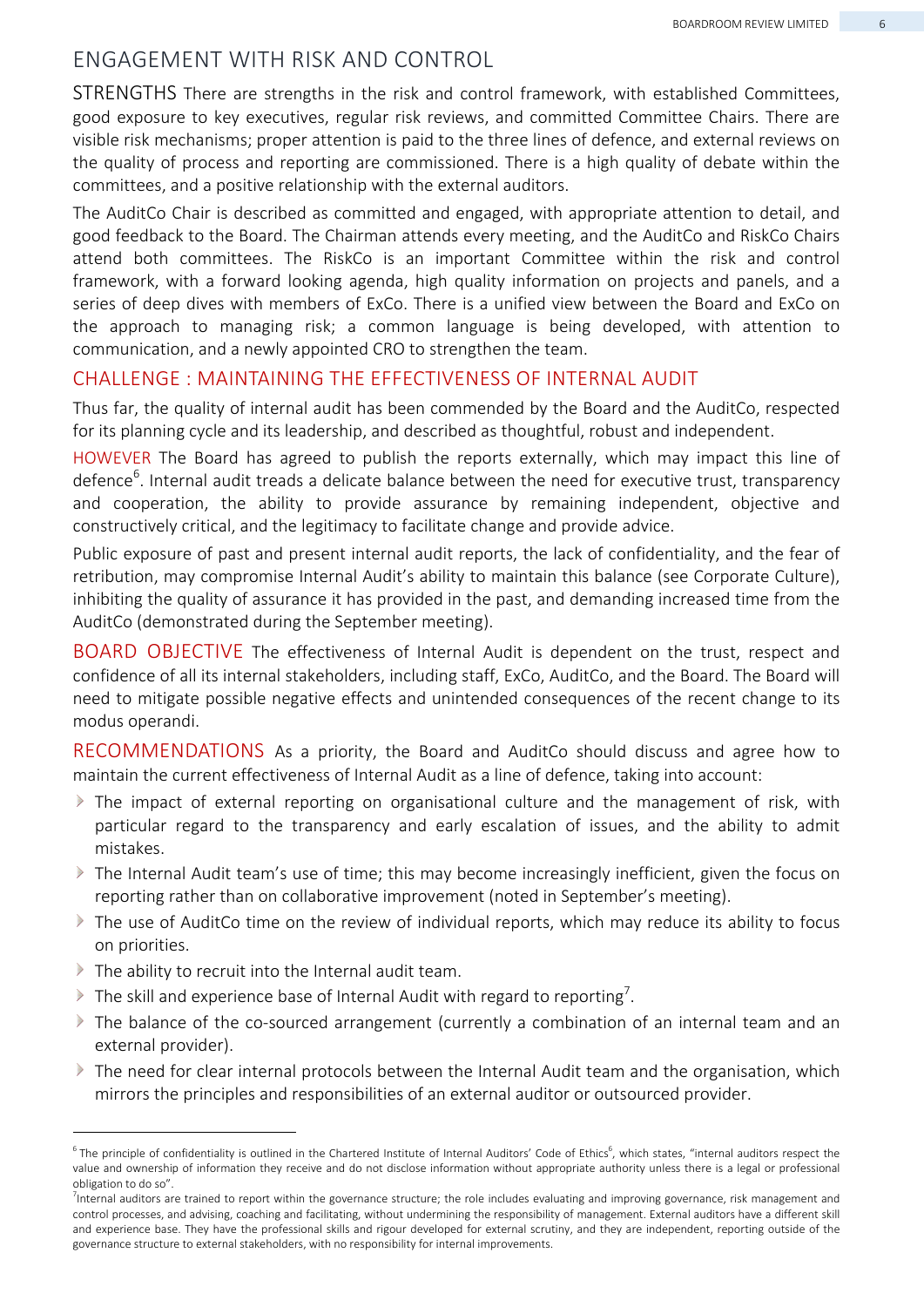#### CHALLENGE : THE REMIT OF RISKCO

BOARD OBJECTIVE The breadth and depth of the FCA's changing remit has led to a risk-based approach (see Allocation of Resource), which demands constant review. The RiskCo Chair retires from the Board in 2015, with internal succession. This presents an opportunity for the Board to review the RiskCo and AuditCo forward agendas, and their areas of focus, in order to improve its processes and oversight.

#### RECOMMENDATIONS

- The appetite for risk<sup>8</sup>, defined by one director as 'the process of prioritisation', has not yet been finalised (noted by all directors, and discussed in July's Board and September's AuditCo). In addition to the technical definition, either the AuditCo or RiskCo's attention should be focused on the appetite for, and management of, organisational risk (see Corporate Culture). The development of a common language when describing this is helpful.
- The risk register is evolving. In order to increase its value, the Committee should review its length, its priorities (for example, political change is not on the list), and the timing of its review by the Board as well the Committee. In order to be meaningful for NEDs, the register should have no more than the top ten organisational risks.
- External advice in specialist areas and increasingly important areas of risk, such as digital (including cyber), consumer behaviour, geo-politics, and international regulation, should be agreed by the Board and included as deep dives in the Board's induction programme throughout the year.
- $\triangleright$ It may also be necessary to prioritise deep dives into those areas of risk currently covered by Internal Audit, in order to mitigate the effect of weaker challenge and/or limited collaboration with the third line of defence.
- RiskCo has an important agenda; there should be an open door policy for all NEDs, and visibility of the forward agenda.

#### CHALLENGE : THE ALLOCATION OF RESOURCE

The role of the Board is described as setting the strategic aims, and ensuring that the necessary financial and human resources are in place to meet the statutory objectives. However, as the remit changes<sup>9</sup>, the Board's definition of success changes with it (noted by all directors). This influences the options for interpretation and execution, which have a significant impact on proportionality and the allocation of limited resource. Directors are aware of the importance of resource allocation. Success is difficult to measure (noted by all directors).

BOARD OBJECTIVE The Board should have a shared view on the allocation of resource needed to interpret and deliver the statutory objectives.

#### RECOMMENDATIONS

- Engagement with these complex topics demands significant time. Currently options for the  $\triangleright$ allocation of resource are debated mainly within ExCo (it is noted that this debate is prioritised in the Board awaydays).
- The Board and ExCo may want an additional dedicated strategic awayday following the appointment of the new CEO and before November 2016.
- There are a number of topics to be discussed in parallel; these include, inter alia, the Board's approach to proportionality, the role of the organisation in social policy and justice, and its investment in operations, including IT and access to data.
- It is important that the Board decides how and when to measure success, particularly with regard to organisational strengths and challenges, matched against priorities.

 $^{\text{3}}$  The amount of risk that an organisation is willing to seek or accept in the pursuit of its long term objectives. Chartered Institute of Internal Auditors 2015 <sup>9</sup> For example, consumer credit.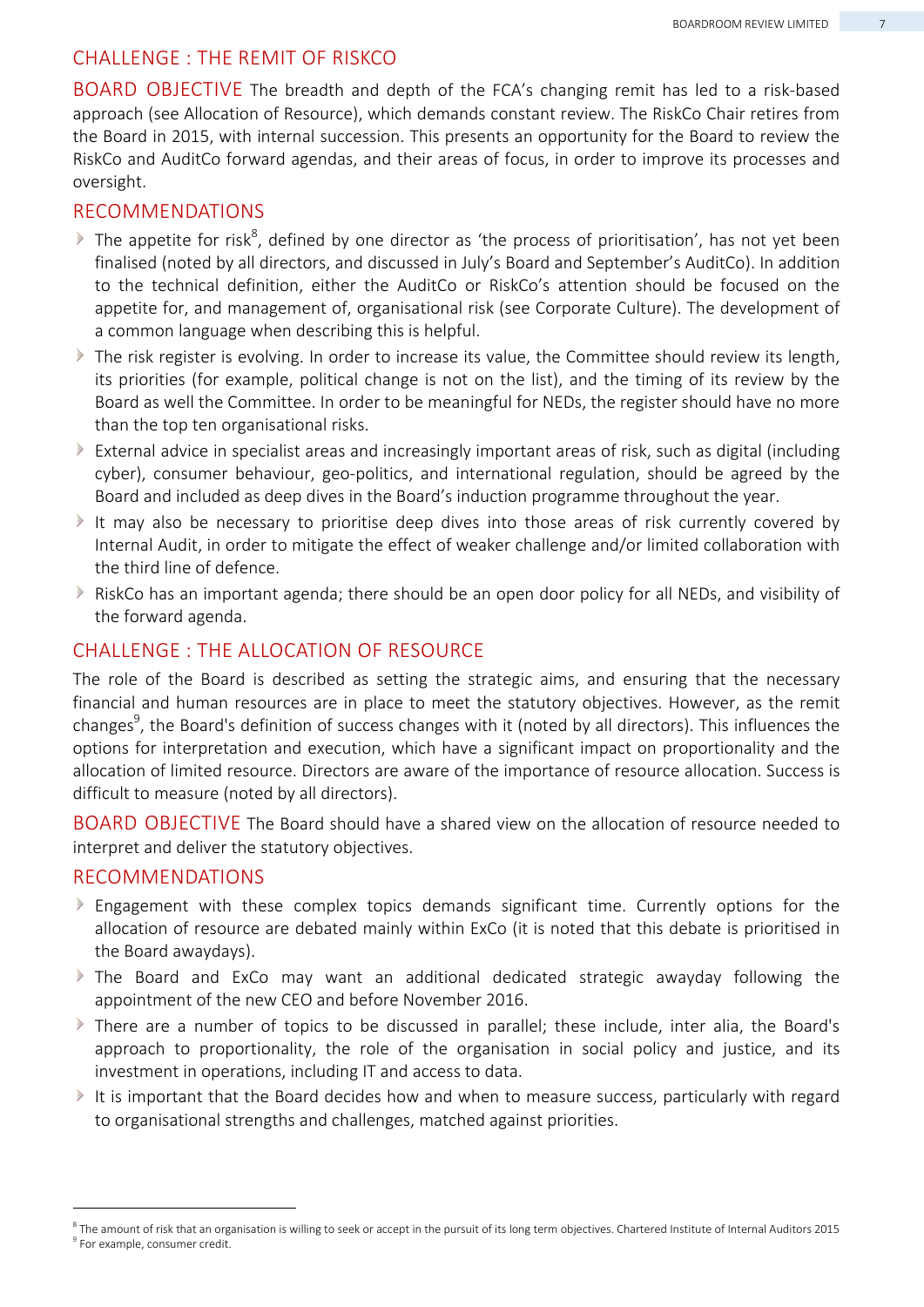## PEOPLE

STRENGTHS The role of the Board includes the review of management performance<sup>10</sup>. The Board is engaged with people; there is good exposure to ExCo at the Board and its Committees, through presentations and projects, clear objectives and tasks for ExCo, and development plans.

All directors are aware that a successful transformation from the FSA to the FCA is dependent on a tangible change of organisational culture. The previous regime is described as silo-orientated and defensive, and unlike the PRA, the FCA did not have the advantage of changing its location. There has been an effort to reconstruct the culture through teamwork (including the development of house views) and improved levels of openness. The current culture is described as professional, purposeful and increasingly collegiate. There is a mix of existing and newly appointed executives, described as engaged and with a good understanding of values, and staff survey results are improving.

The approach to remuneration is described as straightforward and disciplined, and aligned with stakeholder interests (noted by all directors); executive attitudes, and the organisational culture, is pragmatic, and there is consistent messaging. The RemCo is well chaired, with attention to evidence gathering and benchmarking, high quality HR (noted by all directors), and third party advice.

#### CHALLENGE : ALIGNMENT BETWEEN CULTURE AND STRATEGY

Directors acknowledge that recent interventions (Davis, TSC, HM Treasury), and levels of public scrutiny and criticism have impacted negatively on culture and morale, influencing executive cautiousness, levels of defensiveness, and the willingness to escalate issues and learn from mistakes, as well as, potentially, attracting and retaining talent. During September's AuditCo, one director noted that the biggest risk for the Board is the current level of organisational change.

BOARD OBJECTIVE The effectiveness of the Board, and the success of the organisation, is dependent on the alignment between organisational culture and strategy. The Board should ensure that there is an open and transparent culture, which encourages leadership and communication, and has clear boundaries with regard to accountability and responsibility.

#### RECOMMENDATIONS

- It takes time for an organisation and its leaders to align themselves in a clear direction and work together effectively. The strategy will need to be translated into specific capabilities and behaviours in order to deliver the right results. Directors should discuss the values, behaviours, principles, and team dynamics, and their translation, at the Board, and within CEO/NED and NED-only meetings.
- CEO leadership is important; the Board should understand how the new CEO intends to model new behaviours, communicate corporate values and attitudes, and develop the culture (particularly within a team composed of both permanent and temporary or acting members). This should be built into the CEO brief and recruitment process.
- Effective management of stakeholder relationships and reputation has a key role to play in providing a constructive and motivating environment (see Stakeholder Management).
- On-boarding for ExCo as well as NEDs is essential in order to align ExCo/NED expectations and modus operandi. This will create a shared view regarding the role of the Board and the Committees, the need for openness and transparency with regard to information and communication, and the necessary resilience to external scrutiny and pressure.

#### CHALLENGE : EXCO DEVELOPMENT AND SUCCESSION

Following recent events, there is now an acting CEO, a new ExCo team in place, and an ongoing CEO succession process. This combination presents risks (noted by all directors), exacerbated by high levels of delegated judgements to the ExCo and below ExCo.

<sup>&</sup>lt;sup>10</sup>Corporate Governance of the Financial Conduct Authority 2013 (Handbook)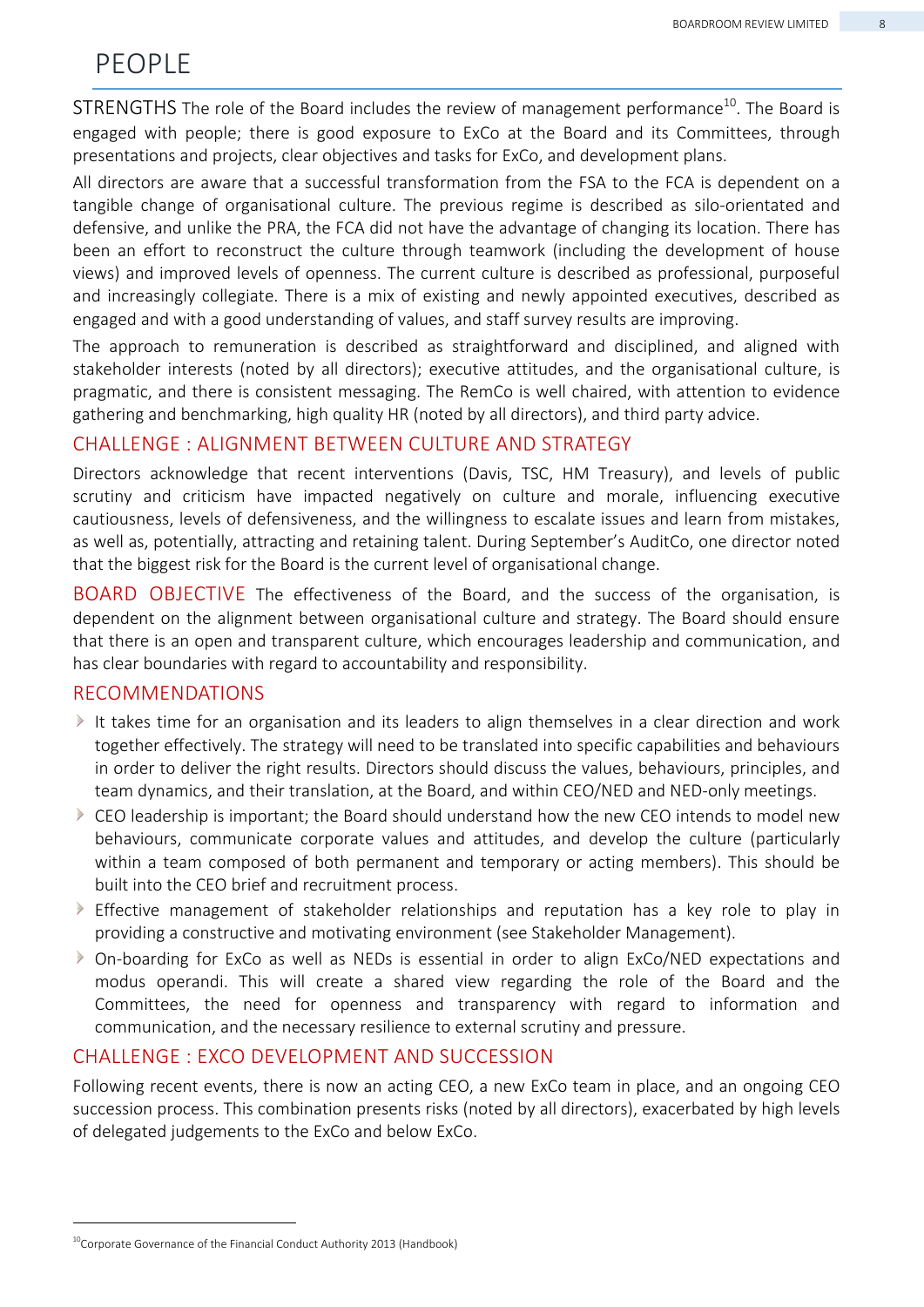Historically, the Board has not had good visibility of HR or executive development planning; ExCo succession is not on its agenda, and feedback from RemCo is limited. Furthermore, although there has been a CEO evaluation process in place, the CEO's objectives exclude fundamental criteria, such as the relationship with the Chairman and the Board, or the effectiveness of shaping reputation and relationships with stakeholders, and managing public scrutiny.

BOARD OBJECTIVE The Board should be focused on leadership, and ensure that talent is fit for purpose.

#### RECOMMENDATIONS

- In the Board's annual reviews of the talent pipeline and diversity, succession and development plans, it would be helpful to review the key (internal and external) competencies needed, with increased visibility of HR, and higher quality information. This is important given the NED dependence on individual executive competencies and organisational abilities.
- The Chairman and CEO should ensure good visibility of key leaders by the Board and Committees through presentations, projects and off-sites, including dinners and awaydays.
- $\triangleright$  The CEO appraisal process by the Chairman is critical. Over the next year it should be used to create a shared view on CEO/organisational performance, to align views on the CEO's leadership, effectiveness and personal development needs, and to provide honest and open feedback.
	- It would be helpful for the Board to agree the key themes for the appraisal and refine the objectives.
	- The SID should become part of the feedback process in order to broaden perspective, and all Board members should be aware of the outcomes.
- $\triangleright$  RemCo feedback to the Board on the philosophy and approach to remuneration and leadership development should increase.
- It would be helpful for the RemCo Chair to engage directly with external stakeholders with regard to remuneration and leadership development (see Stakeholder Management).
- Exit interviews with retiring ExCo members by the Chairman will provide useful evidence with regard to the importance of remuneration and leadership development over other motivators.

## GOVERNANCE

#### FORWARD AGENDA AND INFORMATION

STRENGTHS Both the organisation and the Board are relatively new, and the rhythm of meetings across the year is important. Currently there is a healthy mix of formal and informal time, including Board and Committee meetings, pre-Board briefings (commended by all directors for their breadth and depth), occasional NED-only meetings, and dinners with external speakers (also valued by directors for building relationships and sharing perspectives). Directors are active outside of the formal meeting cycle, facilitated by an efficient secretariat, and an open culture within ExCo.

The Board's forward agenda, which is partly dictated by statute and focused on policy, is designed by the Chairman, CEO and Company Secretary, with NED input. Board meetings are viewed as well structured, with a healthy split between executive presentation and Board debate (illustrated during the July Board meeting). Complex topics benefit from several iterations at the Board. Timings are thoughtful and accurate; the Chairman is noted for his time management, and there is good exposure to executives (illustrated throughout the July and September meetings).

Directors are well briefed. Agendas are timed, and papers, which are considered comprehensive and high quality by all directors, are summarised, and can be taken as read during meetings. There is a transparent information flow between executives and NEDs, and directors receive relevant briefings and answers to questions between meetings, and ExCo minutes.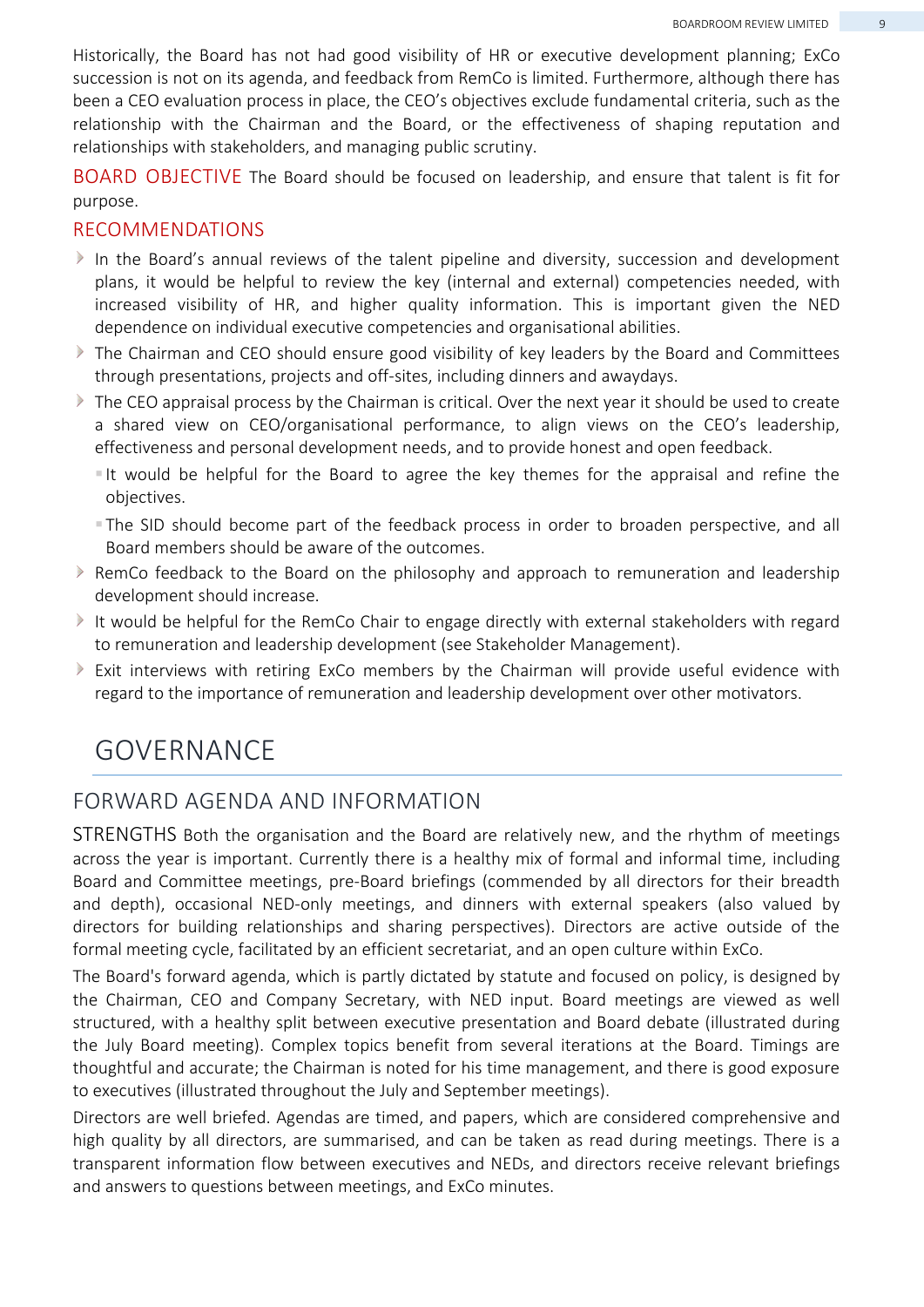#### CHALLENGE : PRIORITISATION AND BALANCE

Board agendas are crowded, and occasionally lack prioritisation and balance. Currently;

- NEDs are not sufficiently involved with the forward planning or the identification of priorities.
- $\triangleright$  Several critical issues concerning the effectiveness of the organisation were raised during the review, including IT.
- Board presentations are not always well signposted with regard to what is wanted from the Board (illustrated during the July meeting).

BOARD OBJECTIVE Although much of the Board's agenda is dictated by statutory objectives, the Chairman can optimise the Board's contribution by balancing strategic, operational and governance items, and prioritising critical issues.

#### RECOMMENDATIONS

- The Chairman should ask the NEDs to engage with the forward planning of the Board and Committee agendas, in order to prioritise critical issues, and ensure appropriate flexibility.
- Organisational matters, such as resource allocation, including inter alia, people, finance, and technology, should be explicitly incorporated into the Board's forward agenda.
- $\triangleright$  Board papers should always indicate clearly what contribution the executives expect from the NEDs, including specific questions/issues to consider or debate, or decisions to be made.
- It would also be valuable to incorporate external presentations and third party advice on the landscape at the awayday.

#### CHALLENGE : CEO/NED AND NED-ONLY SESSIONS

Although the Board meets formally and informally, there is very little time scheduled between the CEO and the NEDs, and the NEDs alone.

BOARD OBJECTIVE Certain issues, such as corporate culture, people (leadership and succession), and stakeholder management (see below), should also be discussed in smaller, less formal, groups. These discussions are particularly important for the Board during the period of CEO transition and succession.

#### RECOMMENDATIONS

- The Board's forward agenda should include CEO/NED-only sessions (without members of ExCo), and NED-only sessions (with and without the Chairman). CEO/NED sessions before every Board meeting, and Chairman/NED only sessions after every Board meeting (with feedback from the Chairman to the CEO following the session) will encourage directors to voice concerns, and create alignment; this is particularly important during the CEO transition.
- It would be helpful to review the balance of formal and informal time in order to increase familiarity, strengthen relationships, and create a team. For example, CEO/NED, and NED-only, dinners present ideal opportunities to discuss, inter alia, CEO transition and succession, and provide an opportunity for the CEO to talk about challenges in a forthright way, and build relationships with the NEDs.
- Individual directors should be encouraged to give feedback and/or context to the Board or to the NED-only session on any internal and external meetings which relate to the Board's agenda.
- Increased one-on-one communication by the Chairman to the NEDs between meetings will also help with the flow of information.

#### CHALLENGE : AUDITCO SUCCESSION AND RECOMMENDATION

The AuditCo Chair retires from the Board in 2016. The Board, together with its stakeholders, will need to agree a proper succession process (see Board Composition), and discuss the brief in advance. Currently the role is combined with the role of SID. These roles demand very different skill-sets and time commitments, and the briefs should be prepared separately; future candidates may or may not be qualified for both roles.